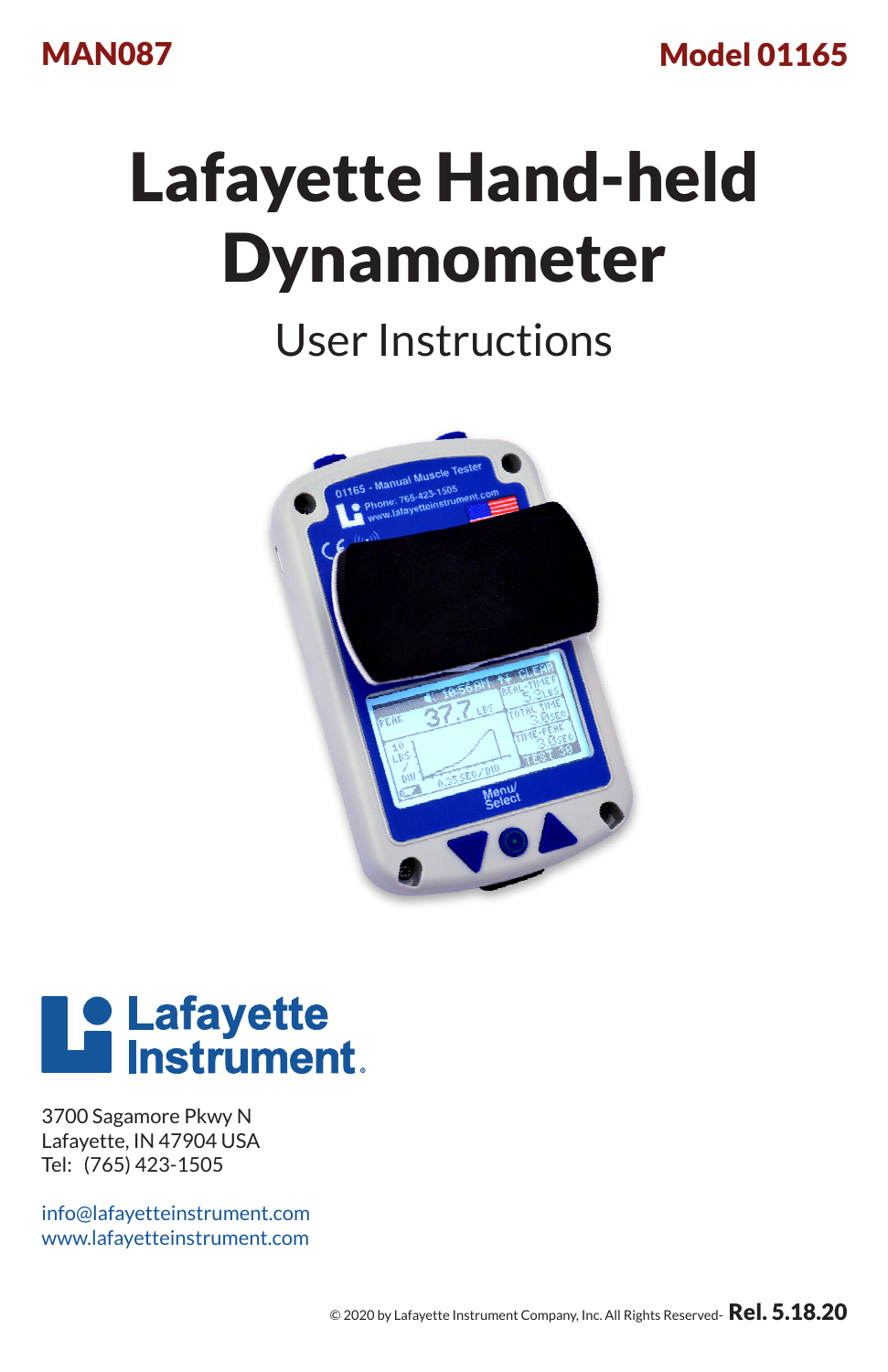## Table of Contents

| 3  |
|----|
| 3  |
| 3  |
| 4  |
| 4  |
| 8  |
| 9  |
| 9  |
| 9  |
| 10 |
| 11 |
|    |
|    |

The Lafayette Hand-held Dynamometer (HHD) is an ergonomic hand-held device used for objectively quantifying muscle strength. The test is performed with the clinician applying force to the limb of a patient. The objective of the test is for the clinician to overcome or "break" the patient's resistance. The HHD records the peak force and the time required to achieve the "break" providing reliable, accurate, and stable muscle strength readings.

The HHD also features interactive menus to allow a wide range of options such as data storage, preset test times, and force thresholds to be implemented. While powerful and versatile, the HHD is still small enough to fit comfortably in the palm of the hand. Its ergonomic design allows for both patient and tester comfort while easily conforming to testing protocols.

## Features

- Designed for high inter and intra instrument reproducibility
- Three, easy to change molded plastic stirrups with pads
- Force measurements in pounds, kilograms, or Newton (user selectable)
- • Measures peak force, time to reach peak force, total test time, time within selectable ranges, and the average force
- Data storage for up to 150 tests in on-board memory
- Automatic storage of data
- Measurement range 0-300lbs (136.1kg/1335N)
- $\bullet$  Selectable test time from 1 10 seconds
- Tone to indicate start, stop, and entering within a range
- Microprocessor controlled
- Built-in stored data browsing capability
- Easy to read graphical LCD display
- Automatic shut off after 5 minutes of inactivity
- Battery indicator on LCD display
- • Interactive menus allowing users to select device options
- Battery powered: (1) rechargeable lithium-ion battery
- • Minimal measurement drift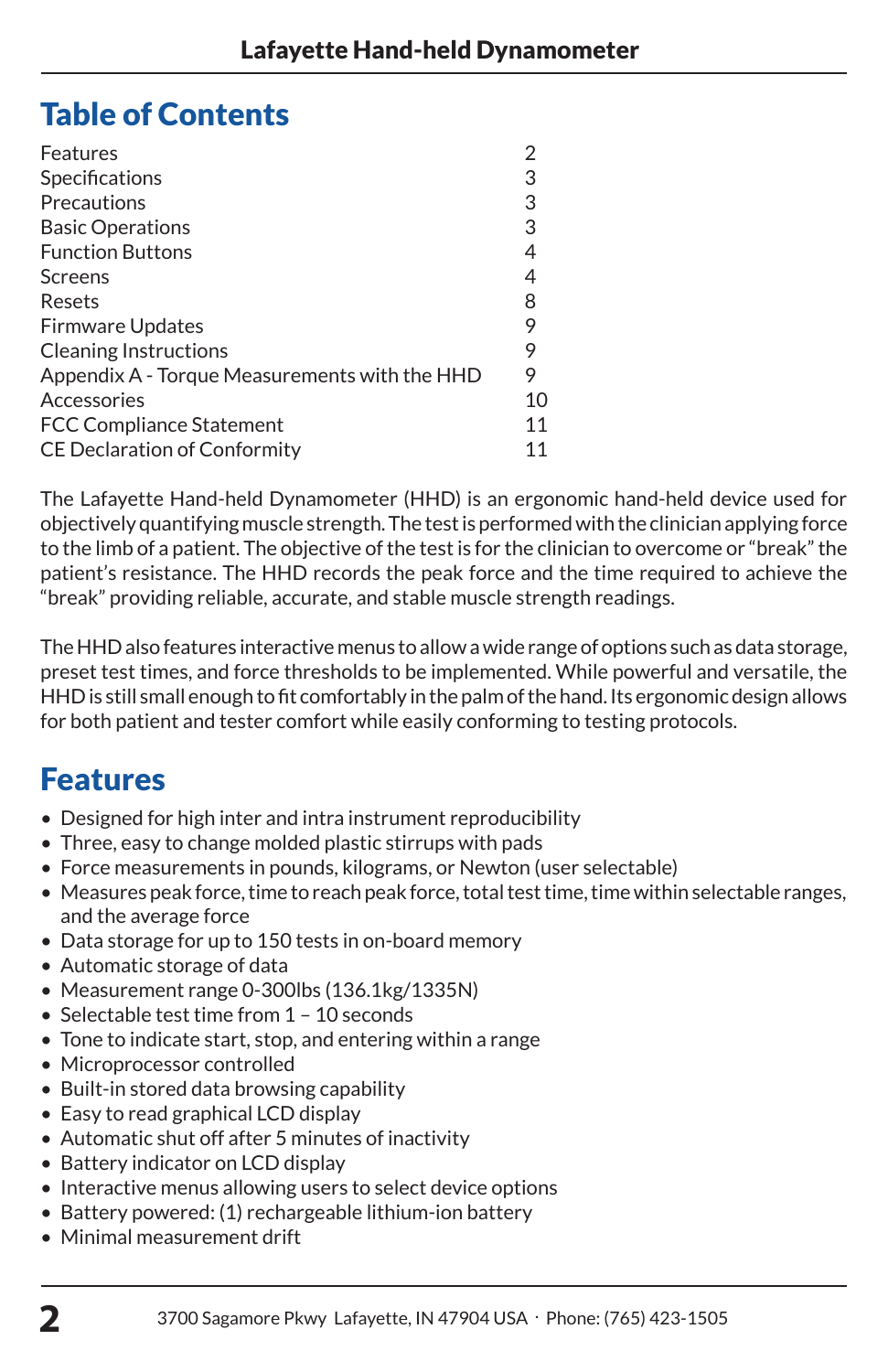## **Specifications**

- Size:  $3.16'' \times 5.11'' \times 1.6''$  (8.03cm x 12.98cm x 4.1cm)
- • Weight: 312 g
- • Range: 0-300 lbs (136.1kg) (1335 N)
- Accuracy:  $\pm 1$ % over full scale or  $\pm 0.2$  lbs
- • Resolution: 0.1lbs/0.1kg/0.1N(0-999.9N) / 1N(1000N-1335N)
- Battery Life: 6 hrs powered on, 30 minutes after low battery condition
- Charge Time: 80% charge =  $> 45$  minutes / Full charge =  $> 2$  hrs
- Data Storage Capacity: 150 tests
- Preset Test Length: 0.5-10 seconds: in 0.1 second increments
- 25 ms sample rate

## **Precautions**

- When performing repeated tests, inconsistent placement of the HHD will adversely affect scores.
- Extreme temperature, especially heat, may affect the values obtained.
- The HHD cannot tolerate the stress of being used as a floor scale.
- Care should be taken not to drop the HHD, as it may affect the calibration.
- • Exceeding the force limit (300lbs/136kg/1335N) may permanently damage and/or invalidate the calibration of the HHD.
- Upon initial receipt of HHD, charge for 2 hours.
- Stirrup should be rotated clockwise on and off to reduce friction on O-ring.
- • This device uses a Lithium-Ion battery as a power source. It is recommended that the battery be charged at least once every six months. Failure to periodically charge the battery may result in battery damage or device malfunction.

## Basic Operations

The Lafayette HHD is small enough to be held in one hand and easily read. The size and weight of the HHD permit the examiner to use the same procedures and break test techniques described in the literature and taught by academic institutions without any modification oftechnique or positioning. The unit is simply placed between the examiner's hand and the limb being tested. The examiner's downward force is transmitted to the limb through the HHD unit. The HHD is designed for one hand operation. It can comfortably fit in the right or left hand, with settings for both dexterities. The hand is placed under the strap and around the body of the HHD. This allows easy access to the TOP buttons with the thumb. All of the other buttons are pressed using the opposite hand.

The HHD is activated by pressing the Menu/Select button. Measurements are taken by pressing the padded stirrup against the muscle being tested on the subject. The force and time data are displayed on the LCD screen. To conserve battery life, the HHD will deactivate itself when not in use for five minutes. All data on the main screen at power down is saved and will be shown when the HHD is activated again.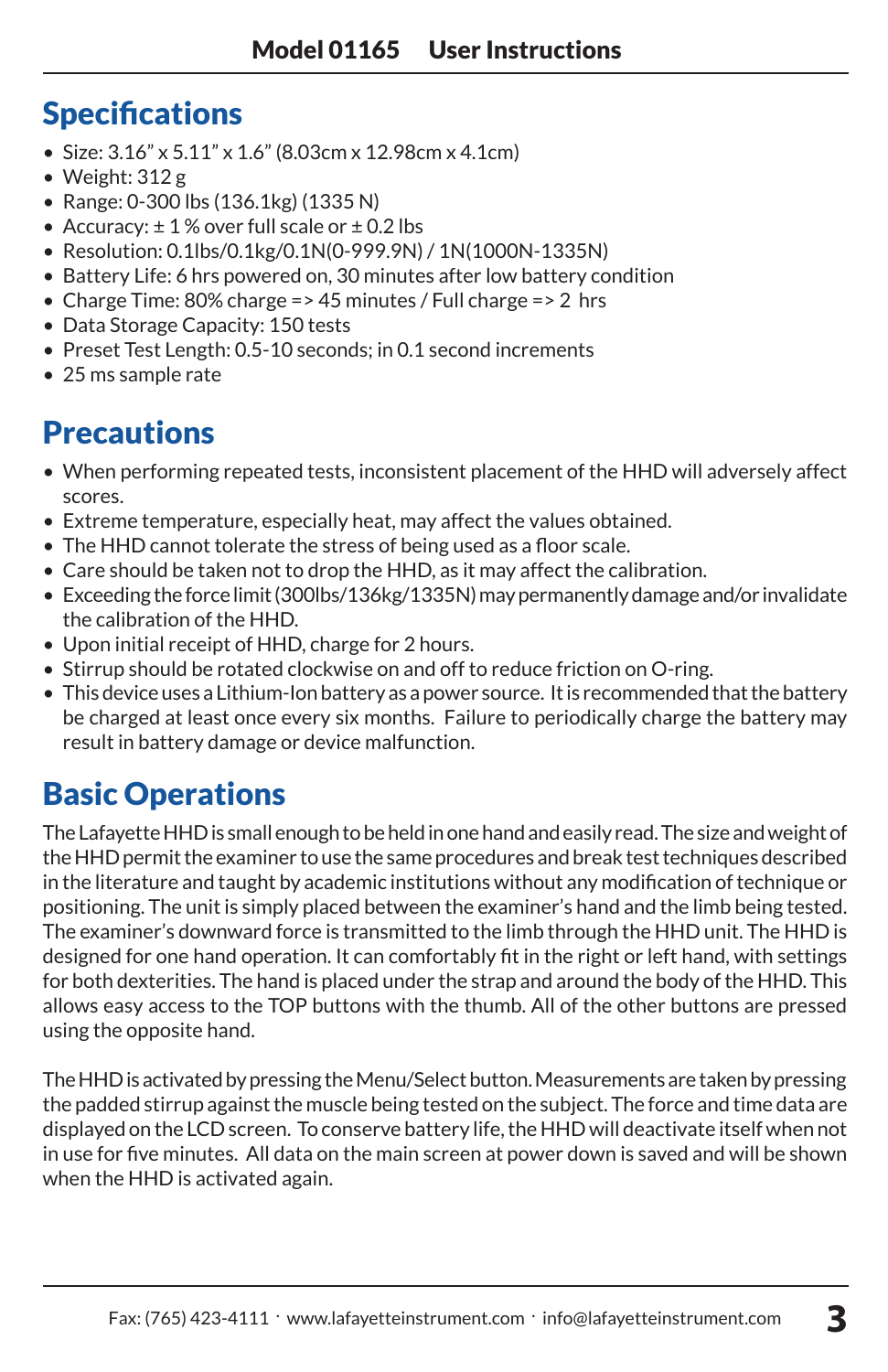## Function Buttons

The HHD has five function buttons that control the menus and allow the selection of options and settings.

- 1. POWER/MENU/SELECT Button: The round MENU/SELECT button is located on the bottom middle of the HHD. This is the button used to power on the device. Holding the MENU/SELECT button for 5 seconds will power off the unit. It is placed for easy access regardless of right or left hand operation. The MENU/SELECT allows you to enter into the Menu screen and select various options within it.
- 2.3. NAVIGATION Buttons: : While on the Test screen the NAVIGATION buttons are used to enlarge the graph and return back to the Test screen from the enlarged graph, or scroll though tests when in test scrolling mode. While in the Menu screen, the NAVIGATION buttons are used to navigate the various menu screens.
- 4, 5. TOP buttons: On the Main screen the TOP buttons are used to SEND, CLEAR, and START tests when applicable. On the menu screen these buttons are used to return back one screen, BACK, or return to the Test screen, TEST. These buttons can be flipped for a specific dexterity by changing the button orientation in the OPTIONS menu.



## Screens

## Test Screen

The Main Measurement Screen shows all measurement information that is being captured. This screen is shown whenever a measurement is in progress. (see diagram on next page)

- 1. Battery Indicator: Indicates the remaining capacity in the charge of the battery.
- 2. Force over Time Graph Area: The graph displays the data for the previously conducted test, and automatically populates the chart to maximize the viewing area. The Y-axis label shows the amount of force (in lbs, kg, or N), and the X-axis shows the time in seconds.
- 3. Avg Force: Average force exerted over the range.
- 4. Total Time: The total time is the total duration of the test in seconds.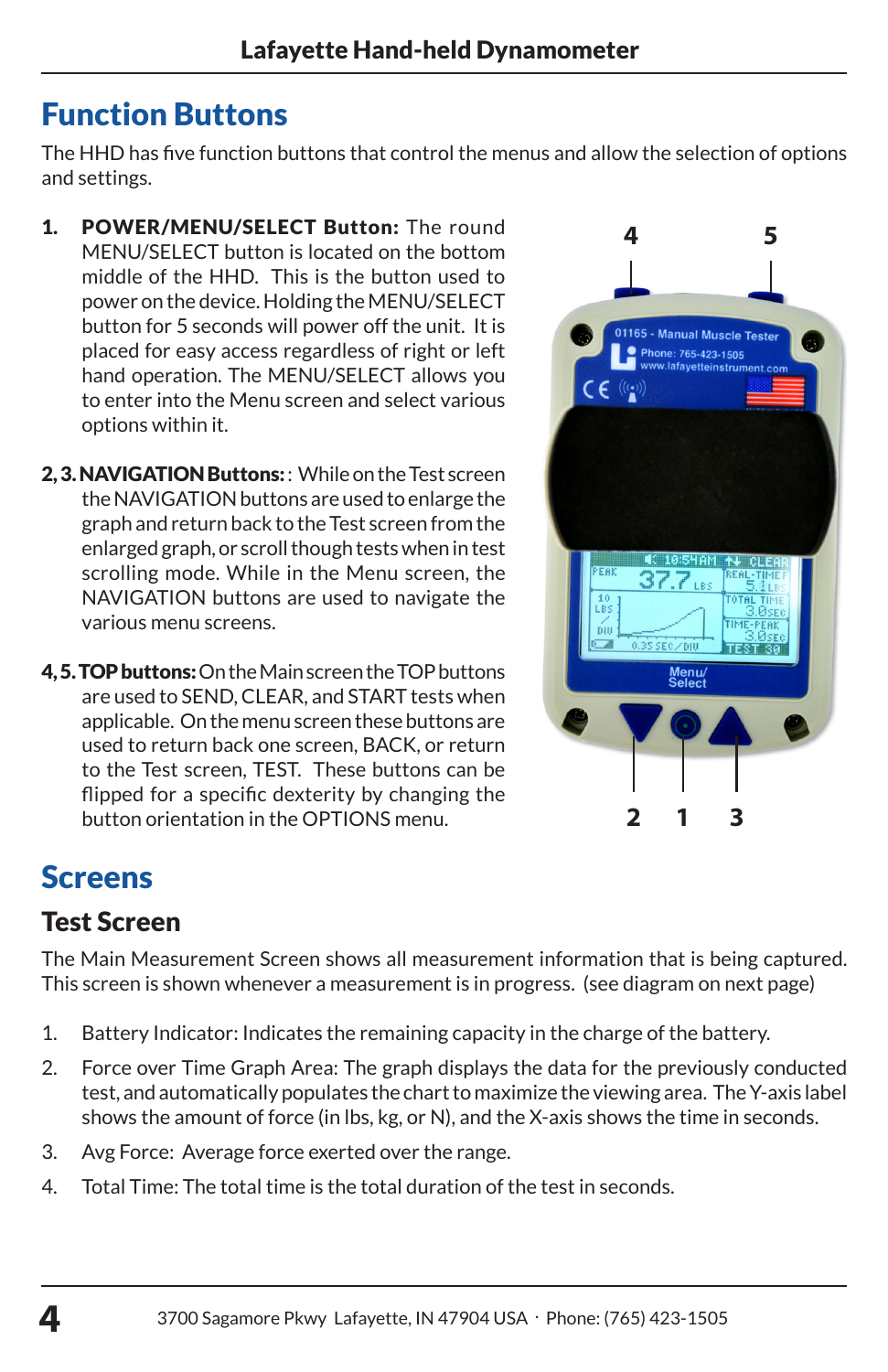- 5. Time-Peak: Time to peak is the elapsed time in seconds from the start of the test until the maximum force has been reached.
	- Each of these three windows can have any of the following measurements displayed during or after a test is taken:
		- *• Real-Time Force:* This displays the real time force that is measured during the test.
		- *• Time in Range:* Cumulative time within the specified range
		- *• Time* ↑ *Range:* Cumulative time above the specified range
		- *• Time ↓ Range:* Cumulative time below the specified range
- 6. Top Button Function: This area shows the current function for the top button. In the Test screen window, shown above, the clear function clears the current test, and allows the user to take another test.
- 7. Wireless Communication Indicator: This character indicates when the wireless is enabled.
- 8. Time Display: This time is displayed and can be set manually or synced with a PC in the Options Menu.
- 9. Sound Indicator: Indicates whether beeper is on or off for the current test.
- 10. Peak Force: The peak force displays the maximum force during the test and displays what units the force is being measured in (lbs, kg, or N).



Indicates elements that will move depending on chosen button orientation - set in OPTIONS menu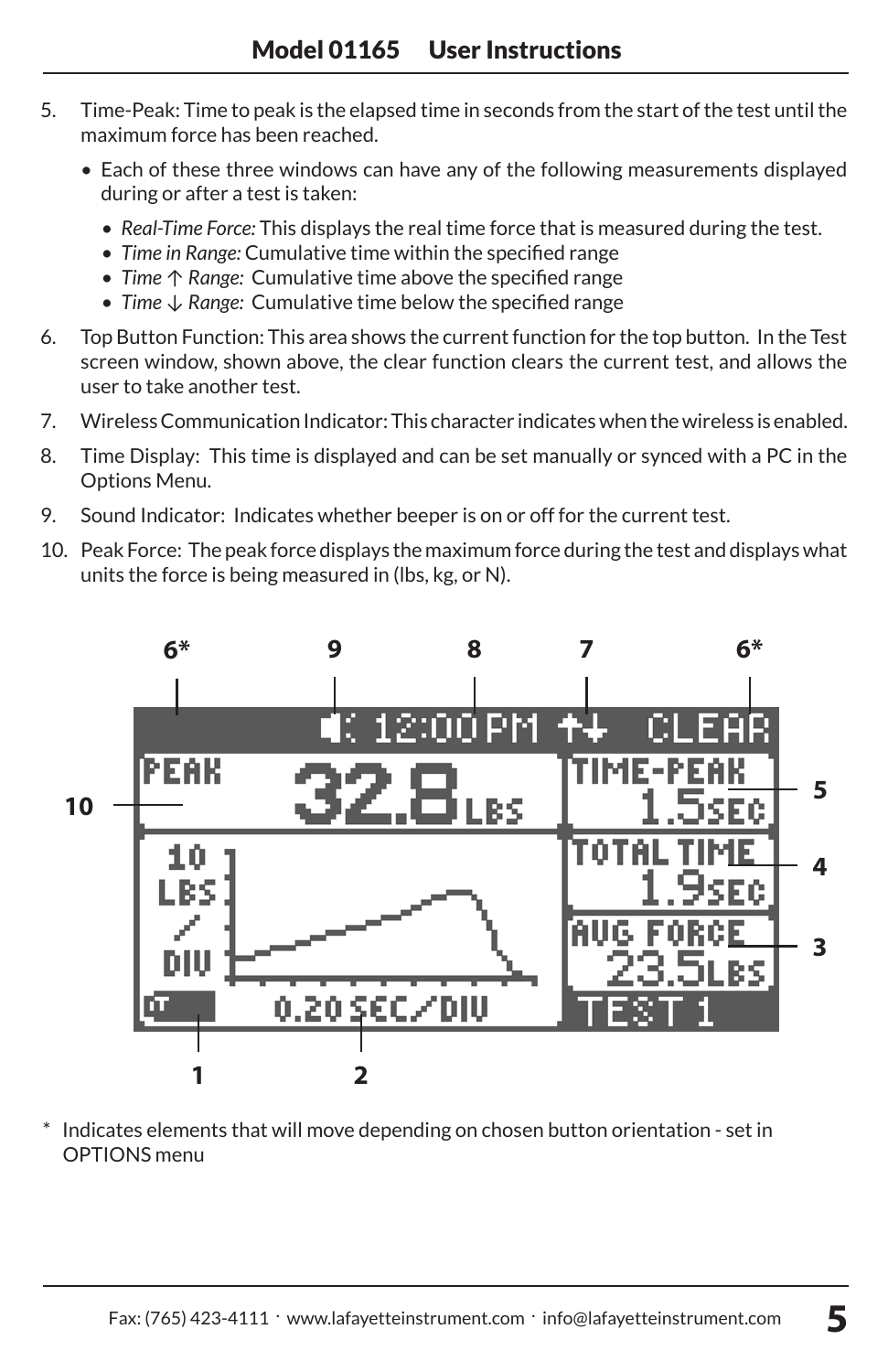## Low Battery Indicator Screen & Charging

The low battery indicator screen is shown when the battery needs to be charged. The screen will appear and then the system will power off. This screen will re-appear when the power button is pressed until the unit is recharged via the USB connector. The device should take about 45 minutes to charge 80% of the capacity, or about 2 hours for a full charge.





ВАСК

## Test Setup Menu Screen

The Test Setup menu screen allows the user to setup various test options.

### START

Starting a test can either be done by passing a FORCE THRESHOLD., or after a certain amount of TIME DELAY, triggered by the top button.

### START FORCE/TIME DELAY

These options allow you to select customized force thresholds and time delays.

### STOP THRESHOLD

If enabled, the test will end when the force applied drops below the value set in STOP FORCE. If disabled, the test will resume for the amount of time set by the TEST TIME.

## STOP FORCE

If STOP THRESHOLD is enabled, each test will be stopped when the force is less than or equal to this force. Stop force cannot exceed start force.

### AUTO CLEAR

If enabled, manually clearing the data is not required prior to starting new tests.

### UNITS

Allows selection of pounds (lbs), kilograms (kg), or Newtons (N).

### TEST TIME

Allows users to select maximum time for testing.

| вяскі            | ▐░▓▔▌▜▟▏          | m EXI |  |
|------------------|-------------------|-------|--|
|                  | _Test Setup______ |       |  |
|                  |                   |       |  |
| TEST TIME3.0 SEC |                   |       |  |
|                  |                   |       |  |
|                  |                   |       |  |
|                  |                   |       |  |

 $\sigma$   $\Box$  $+1$ Test Setue. STOP THRESHOLD........................ ON AUTO SAVE................................... OM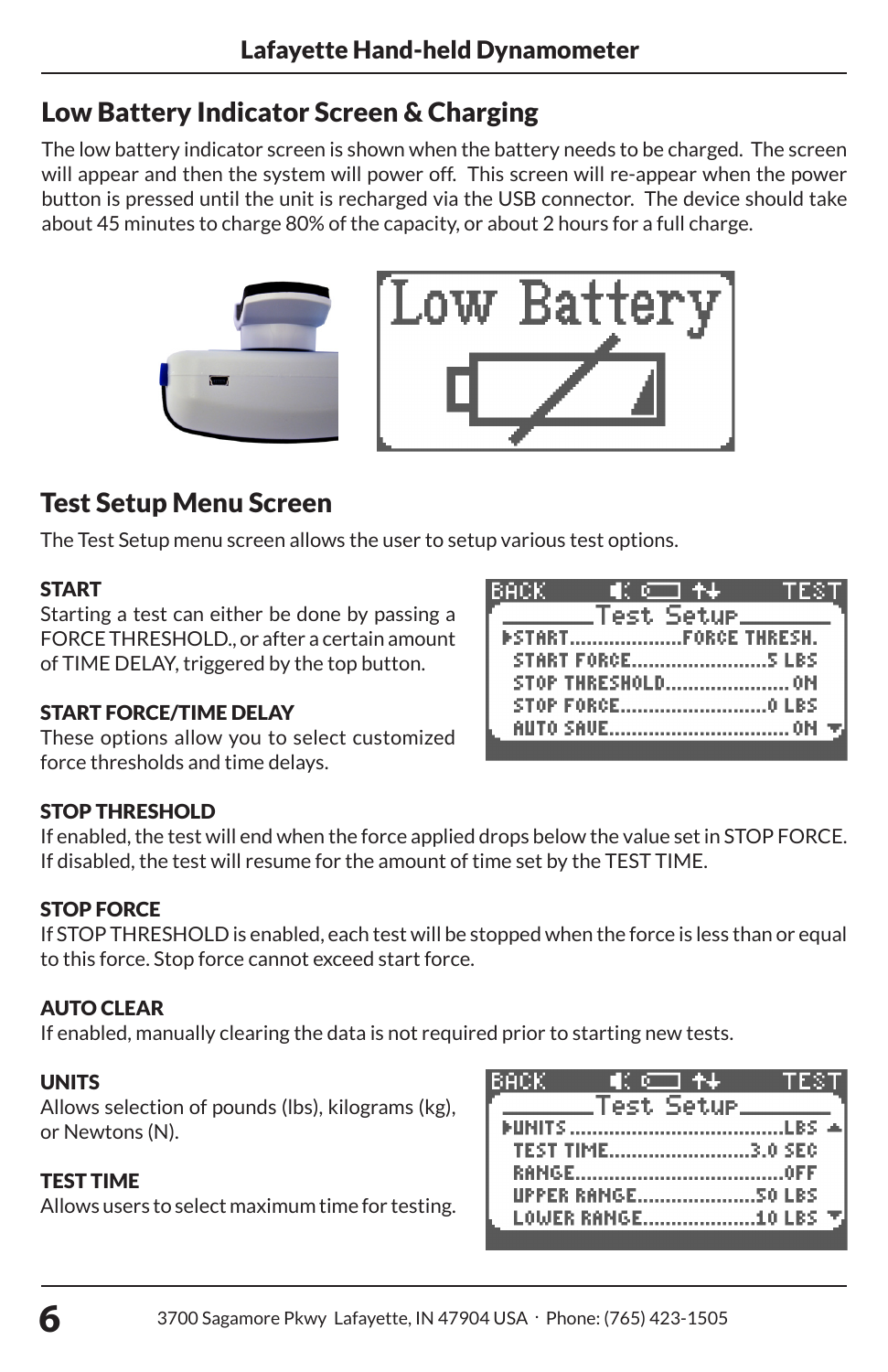### RANGE

Allows an upper and lower range to be enabled for testing. These ranges are set by setting the UPPER RANGE and LOWER RANGE.

#### RANGE TONES (**↑** RANGE TONE, IN RANGE TONE, **↓** RANGE TONE)

Range tones are enabled by turning on each corresponding tone. The ↑ RANGE TONE is a single beep. The IN RANGE TONE is two quick beeps. The ↓ RANGE TONE is three quick beeps.

| IBACK (CIII †+ I<br>TEST   |
|----------------------------|
| 「________Test Setup_______ |
|                            |
|                            |
|                            |
|                            |
| ARROW FUNCTIONSCROLL       |
|                            |

### **PEAK ONLY**

Displays only the peak on the main screen, allowing for quick back-to-back testing. **Note: Data** is not saved in this mode. Once the screen is cleared or the next test begins, previous data will be lost.

### ARROW FUNCTION

Sets the function of the arrow buttons on the Test Screen. SCROLL allows scrolling through the saved tests. GRAPH allows the graph enlargement.

## Saved Data Menu Screen

The Saved Data menu screen allows users to manage tests that have been saved in the internal memory.

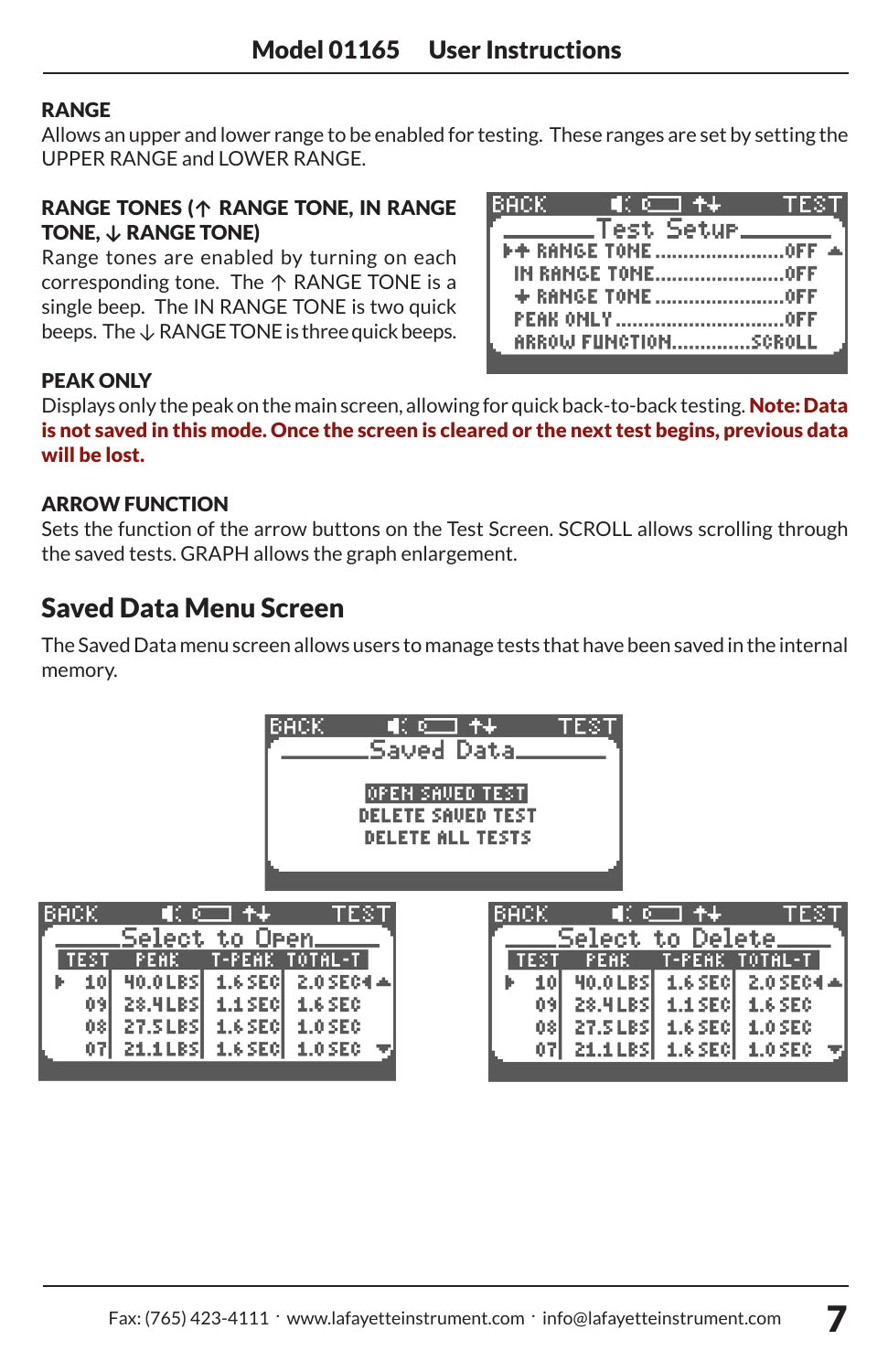BACK

## Options Menu Screen

The Options menu allows user to customize the setup of their unit.

## **WIRELESS**

Toggles on/off the module for wireless connection.

## DISPLAYS 1, 2, 3

Correspond to the customizable measurement areas on the Test Screen

### BUTTON ORIENTATION

Switches the functionality of the top buttons, allowing for use in either hand.

### BACKLIGHT

Toggles unit's backlight on/off.

### **SOUND**

Toggles unit's sound on/off.

### PC TIME SYNC

Allows the HHD to automatically set its time when only

## **DATF**

Updates the HHD system date.

## TIME

Updates the HHD system time.

## Information Menu Screen

The Information menu screen provides a contact email and various information about the HHD.

## Resets

To restore HHD to factory defaults, press MENU/SELECT and navigate to the Information screen. Press and hold MENU/SELECT then press the upper left button until screen reads "Restored Defaults".

Hard Reset: If the HHD freezes press MENU/SELECT and the upper right button until the unit powers off.

| l Galla A |                           |                                                 |  |
|-----------|---------------------------|-------------------------------------------------|--|
|           | Information.              |                                                 |  |
|           |                           | LAFAYETTE INSTRUMENT COMPANY                    |  |
|           |                           | INFO@LAFAYETTEINSTRUMENT.COM                    |  |
|           | CONTAINS FCC ID: T9J-RN42 |                                                 |  |
|           |                           | SAUED-000 - UERSION 4.15.07.20                  |  |
|           |                           | $\sf L$ AUAILABLE-150 – SERIAL 12345678 $\sf J$ |  |
|           |                           |                                                 |  |

| BACK. | ∎€©⊟ †∔                   | TEST |
|-------|---------------------------|------|
|       | _Options___               |      |
|       |                           |      |
|       | DISPLAY 1 TIME-PEAK       |      |
|       |                           |      |
|       | DISPLAY 3 AUE FORCE       |      |
|       | BUTTON ORIENTATION  RIGHT |      |

 $\blacksquare$  (  $\Box$   $\blacktriangleright$   $\downarrow$ Ortions\_

**FBACKLIGHT.........................** TIME.................................12:00 PM

| connected to HHD Software.                         |  |  |
|----------------------------------------------------|--|--|
|                                                    |  |  |
| BACK                                               |  |  |
| Information<br><b>LAFAYETTE INSTRUMENT COMPANY</b> |  |  |
| INFO@LAFAYETTEINSTRUMENT.COM                       |  |  |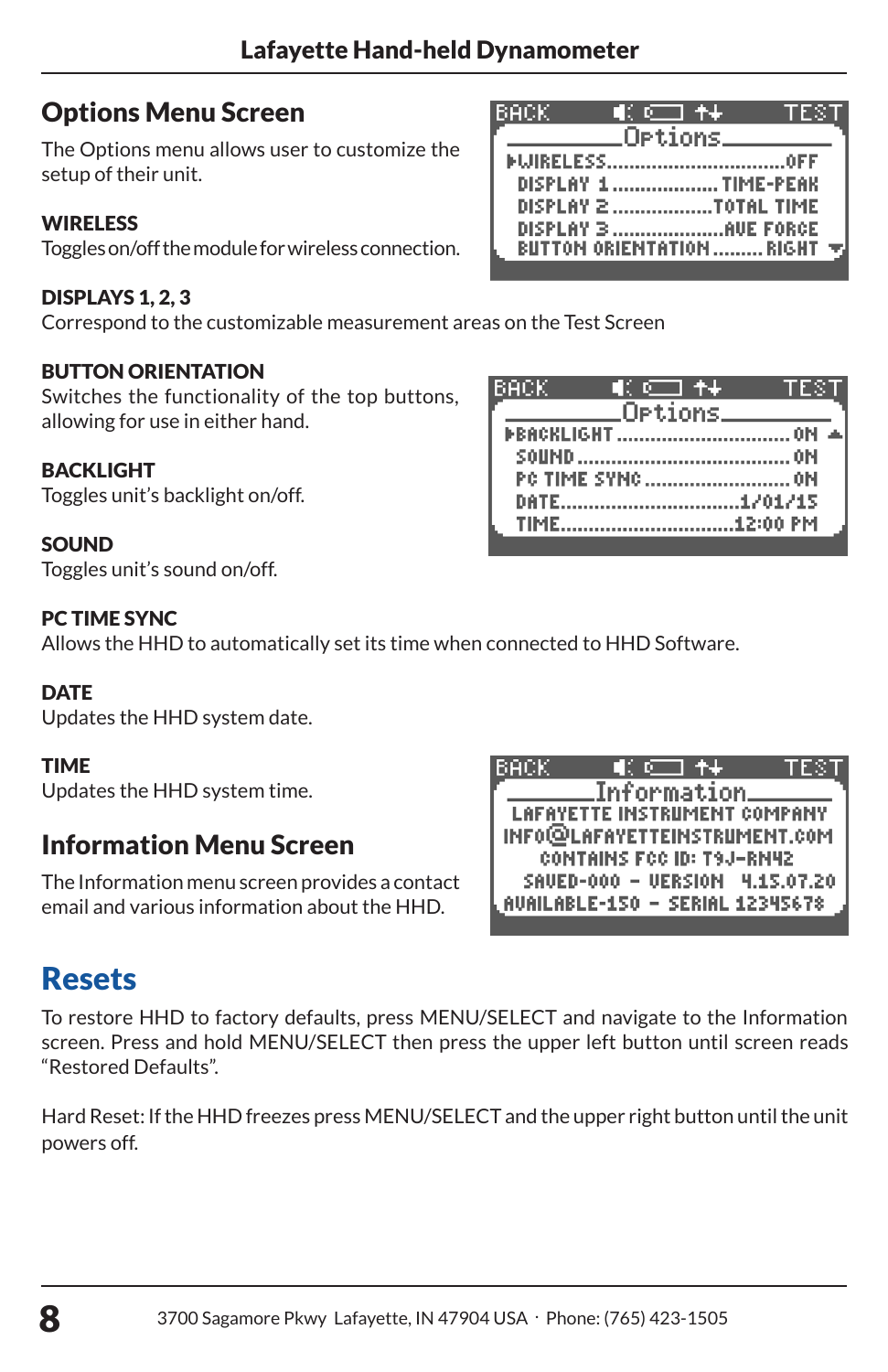## Firmware Updates

Lafayette Instrument periodically updates the firmware for select products. Visit lafayetteevaluation.com to download our Firmware Updater software. The Hand-held Dynamometer can be updated by plugging in the usb charger into your computer and downloading the current version of the firmware via the Firmware Updater.

## Dynamometer Cleaning

Hard surfaces can be cleaned with a bleach-free sanitizing wipe. Alcohol wipes may also be used. Cloth or foam surfaces can be cleaned with anti-bacterial soap and water and allowed to air dry. Care must be taken to not allow water to penetrate the enclosure as damage to the circuit may occur. Disposable sanitary covers are available on the stirrup pad that comes into direct contact with the patient's skin. Do not reuse disposable covers.

Disclaimer: These cleaning instructions for Lafayette Instrument products are a recommendation of compatible cleaning materials only. Product end users are responsible for instituting an appropriate cleaning regimen utilizing best practices and techniques. Lafayette Instrument assumes no responsibility for the cleanliness or sanitation of the products after initial use nor makes any claim that the use of the recommended cleaning materials mitigates all risk of potential cross infection.

## Appendix A – Torque measurements with the HHD

In some research and rehabilitation applications, it is necessary to obtain torque measurements for the limb being tested. Torque is often a more accurate indicator of total strength because it takes into account the length of the muscle being tested. The Lafayette Hand-held Dynamometer (HHD) can be used to obtain torque values through a series of basic calculations.

Torque is measured in units of Newton meters (Nwm) in the Metric system and in foot pounds (ftwlbs) in the English system. Torque is the product of the force applied times the distance between the force and the pivot point (usually a joint).

Equations for obtaining torque readings with the HHD using metric values:

*Torque = Force \* Distance*

Where force equals the HHD reading converted to Newtons and distance is the length between where the force is applied and the joint being tested in meters.

Newtons conversions: 1 pound = 4.45 Newtons; 1 kilogram = 9.81 Newtons Newtons are calculated at sea level.

Normative Strength can also be quantified as torque per kilogram bodyweight(Nwm/kg). This value is obtained by dividing the torque by the person's bodyweight in kg.

*Strength = ((HHD reading in Newtons) \* distance) bodyweight in kilograms*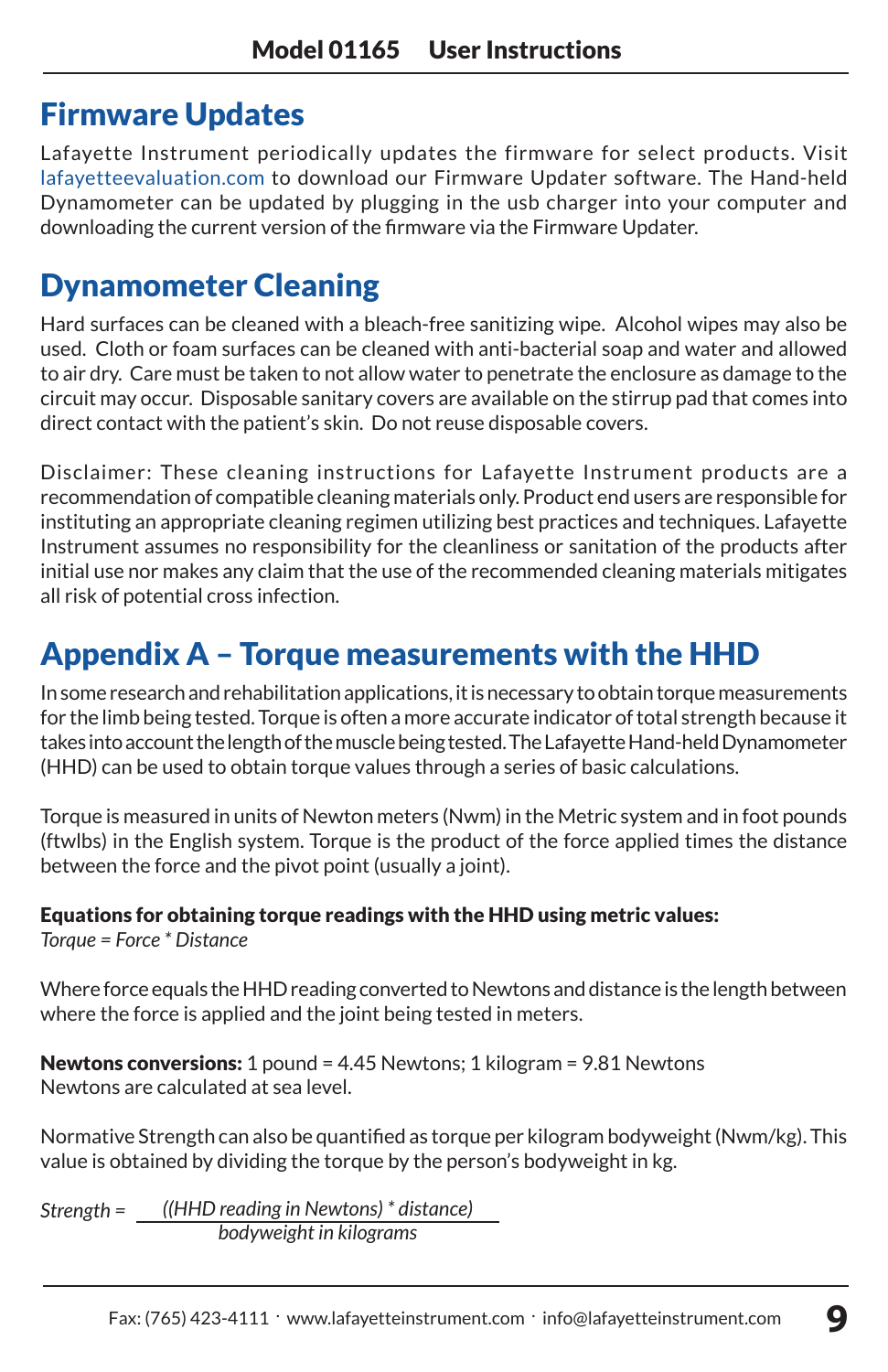## **Accessories**

#### Hand-held Dynamometer Support Stand Model 01166

Allows fixture of the dynamometer to objectively measure the isometric force exerted by the patient. Stabilizes the dynamometer improving the intratester and intertester reliability.





## HHD Guidelines for Daily Clinical Practice Model 01165T

Resource containing in-depth examples of evidence-based clinical practices.

#### HHD Download Tool Model 01165D

Software that allows easy download of the HHD's stored values to a computer via a Bluetooth connection.

| File Help                                             |        |           |      |                         | Ver U. Fed Foto U. Amage Foto U. Fed. Tow Time U. Tow Sure U. Foto in Time |  |
|-------------------------------------------------------|--------|-----------|------|-------------------------|----------------------------------------------------------------------------|--|
| Device Laborate MMT-CHIL-<br>$\overline{\phantom{a}}$ |        |           |      |                         |                                                                            |  |
| Load<br>Cancel                                        |        |           | 25.0 | 21                      | 6/21/2013 2:32 PM Craw                                                     |  |
|                                                       |        | 261       | 10.1 | b4                      | 6/21/2010 2:52 PM Craw                                                     |  |
|                                                       |        | 36.0      | 256  | 12                      | 6/21/2013 2:33 PM Craw                                                     |  |
| <b>Send Number 125400</b>                             |        | 21.3      | 19.2 | 0.8                     | 6/21/2010 2:33 PM Craw                                                     |  |
|                                                       |        | 361       | 17.4 | 13                      | 6/27/2013 2.33 PM Care                                                     |  |
| <b>Ni data retrieved</b>                              |        | <b>XI</b> | 땁    | 2.4                     | 6/27/2013 2:33 PM Craw                                                     |  |
|                                                       |        | 267       |      | 28                      | 6/21/2013 2:33 PM Care                                                     |  |
|                                                       |        | 221       | ta E | $\overline{\mathbf{z}}$ | 6/21/2010 2:33 PM Cray                                                     |  |
| Texts to decline in a 3.4-7.11.14.                    |        | 37.8      | 108  | 13                      | 6/27/2010 2:33 PM Conv                                                     |  |
| V6                                                    |        | 38.4      | 20.2 | 13                      | 6/27/2010 2:34 PM Craig                                                    |  |
| <b>El Dalle Al Tello</b><br>Downs.                    |        |           |      |                         |                                                                            |  |
| Capy Table                                            | $\sim$ |           |      | ۰                       |                                                                            |  |



### Disposable Sanitary Covers Model 01165SC

Replacement Set of 25 adhesive Sanitary Covers for the HHD's Stirrups.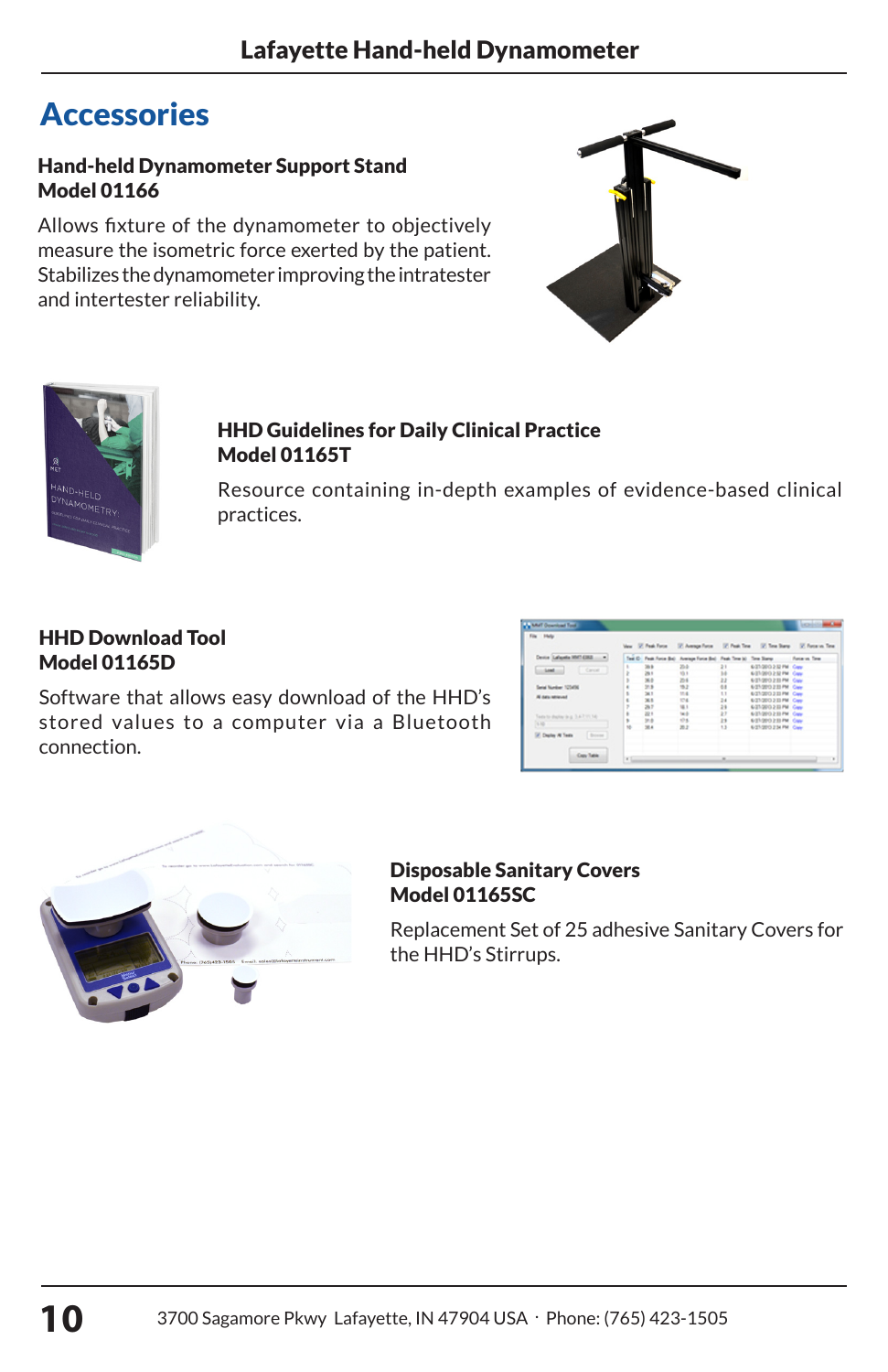## FCC Compliance Statement

#### Contains FCC ID: T9J-RN42

This device complies with Part 15 of the FCC Rules.

Operation is subject to the following two conditions: (1) this device may not cause harmful interference, and (2) this device must accept any interference received, including interference that may cause undesired operation.

This equipment has been tested and found to comply with the limits for a Class B digital device, pursuant to part 15 of the FCC Rules. These limits are designed to provide reasonable protection against harmful interference in a residential installation. This equipment generates, uses and can radiate radio frequency energy, and if not installed and used in accordance with the instructions, may cause harmful interference to radio communications. However, there is no guarantee that interference will not occur in a particular installation. If this equipment does cause harmful interference to radio or television reception, which can be determined by turning the equipment off and on, the user is encouraged to try to correct the interference by one or more of the following measures:

- Reorient or relocate the receiving antenna.
- Increase the separation between the equipment and receiver.
- Connect the equipment into an outlet on a circuit different from that to which the receiver is connected.
- Consult the dealer or an experienced radio/TV technician for help.

The FCC ID for the HHD is available via the device menu by selecting MENU > INFORMATION.

## CE - Declaration of Conformity

The following apparatus:

| Product Name:                                   | Hand-held Dynamometer                                                                   |
|-------------------------------------------------|-----------------------------------------------------------------------------------------|
| Model Designation:                              | 01165                                                                                   |
| Manufacturer's Name:<br>Manufacturer's Address: | Lafavette Instrument Company<br>3700 Sagamore Parkway North<br>Lafavette, Indiana 47904 |

U.S.A.

is hereby confirmed to comply with the essential requirements set out in the Medical Device Directive 2007/47/EC and the Electromagnetic Compatibility Directive 2004/108/EC. This productis aClass I Medical Device requiring self-certification only. For the evaluation regarding the electromagnetic compatibility requirements, the following standards were applied:

IEC 60601-1-2 :2007-03 IEC 60601-1-1 :2000

Electromagnetic Compatibility<br>
FC 60601-1-2<br>
FC 60601-1-1 CISPR 11 IEC 61000-4-2 IEC 61000-4-3 IEC 61000-4-8

The following manufacturer/importer is responsible for this declaration: Company Name: Lafayette Instrument Company Company Address: 3700 Sagamore Parkway North Lafayette, Indiana 47904

 $U C A$ 

Person responsible for making this declaration:

| Name:           | <b>Brent E. Smitley</b>    |
|-----------------|----------------------------|
| Position/Title: | <b>Engineering Manager</b> |
| Place:          | Lafayette, Indiana U.S.A.  |

Legal Signature:

Bunt ? Truttery